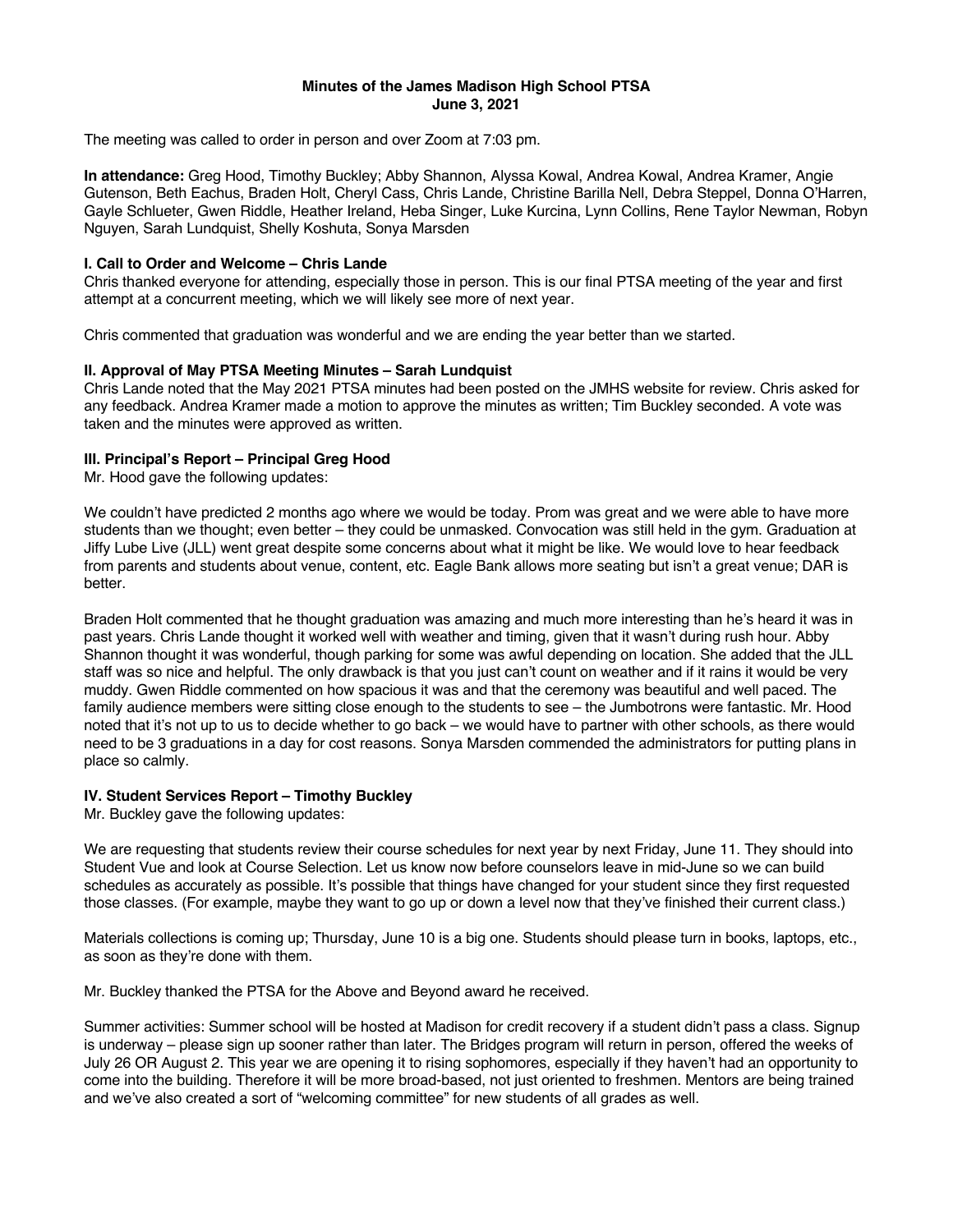## **V. Faculty Report**

Mr. Hood thanked the PTSA for all the end of year activities and support. He also mentioned that Schoology is coming next year to replace Blackboard; the pilot uses have been successful. Google will still be used in FCPS as well.

## **VI. Student Government Report – Braden Holt**

Braden thanked the PTSA and administration for their support of all that he and the SGA have tried to do. This year was filled with uncertainty but they appreciate that the PTSA had their back and brought some cool opportunities, like the LOVE sign on the trail.

Braden then turned to Luke Kurcina, the incoming SGA president. Luke announced that the past few weeks have been busy with prom and other senior activities. The feedback on prom was very good overall and there were a lot of people there.

The SGA is getting a jump on next year to plan homecoming, the county fair, and the start of the school year. There is an activity for freshmen planned for next week, coordinated largely by Piper Boatwright. Alyssa Kowal added that we don't know the regulations for next year but as parents are more inclined to approve of outdoor activities, homecoming will likely be similar to this year's prom.

The LOVE sign decor has to come down by June 15. Braden gave kudos to Lizzie Endicott, who planned and designed it.

## **VII. President's Report – Christopher Lande**

Chris commented on how great it is that we made it through this tough year! and we're here in person. Online is great and allows us to do more than we ever expected we could do, but being in person is even better. Hopefully the trend is heading upward. He gave thanks to everyone working so hard to make things happen, and he thanked Board members for a great year.

## **VIII. Treasurer's Report – Tarah Weaver**

Beth Eachus reported for Tarah:

We are in great shape financially. Some line items haven't come through yet, like awards. We were able to give more senior scholarships because prom was taken care of by FCPS.

Beth pointed out that two items in the budget are restricted: \$8,000 for the Pantry, which will be used this summer, and \$10,000 in funds to cover anything necessary related to construction. The latter will be reexamined in September.

Donna O'Harren asked how much we've made through the Amazon Smile program. Chris said maybe \$100 per quarter – it's not a huge amount. He has plugged the program but it could always be enhanced.

#### **IX. Committee Reports**

Academic Awards – Beth Eachus announced there may be some sort of in-person ceremony in the fall. Academic letters still haven't arrived but will be distributed when/as it makes the most sense.

Mr. Buckley noted that there will be an end-of-year academic awards ceremony online Tuesday, June 8. Winners will be notified in advance so they can attend.

Academic Boosters – Beth Eachus announced that we have raised almost \$6,000 through mock tests. There are two scheduled for this summer. Students really like online mock tests to help them know what to study over the summer.

Awards/Scholarships – Sonya Marsden announced awards:

Make a Difference awards for outstanding seniors are \$1000 each, which goes right to the school the student is attending in the fall. It was a record year for submissions; congratulations to all the winners!.

Triple I awards are given to outstanding teachers via submissions from teachers, students, parents, and staff. They receive a special lanyard and a check. More nominations than typical were received this year; congratulations to all the winners!

This was such an unusual year that the PTSA created a new award called Above and Beyond, which was given to Tim Buckley and Kurt Kohls, both of whom did so much extra work this year.